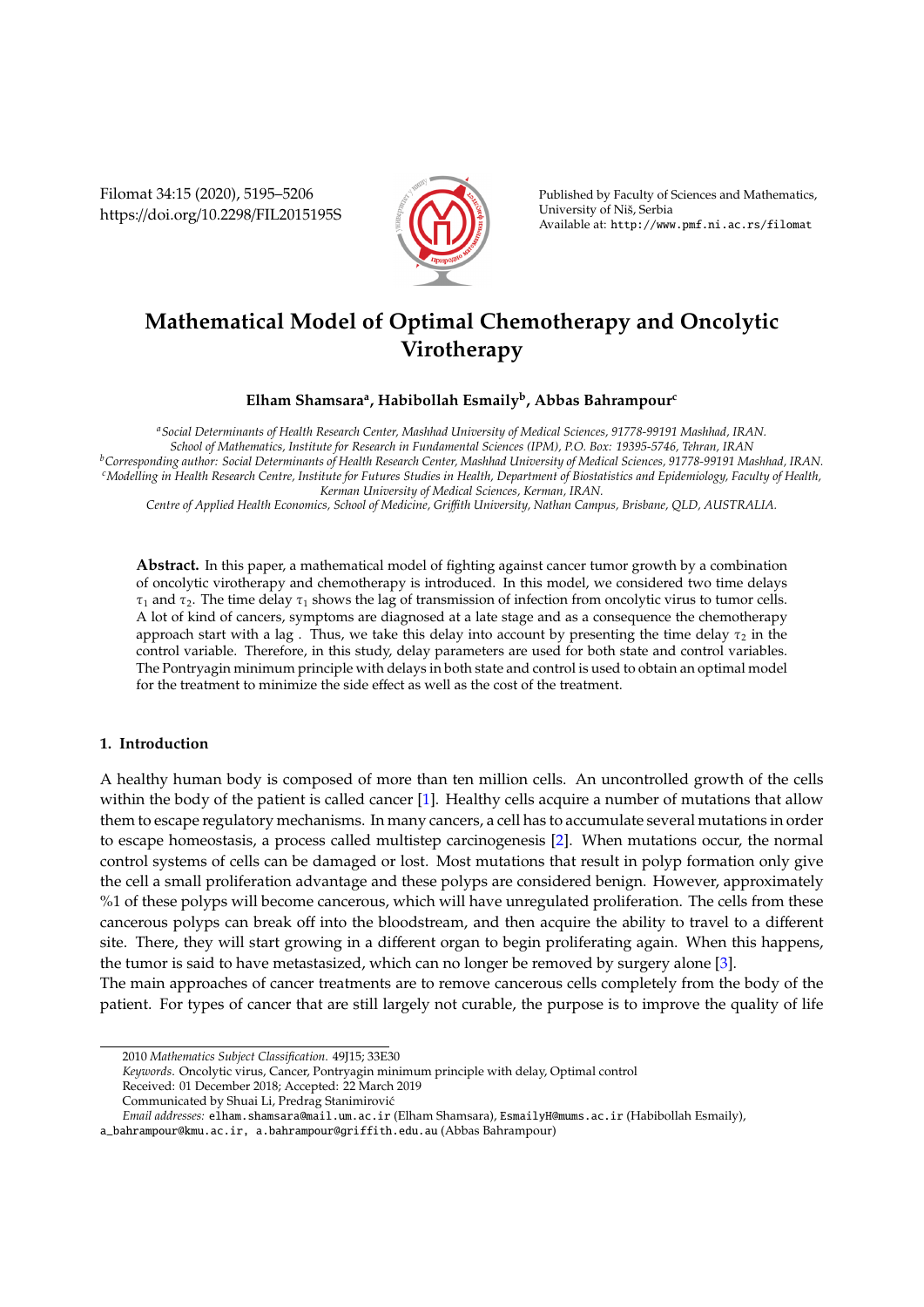and survival probabilities by avoiding life-threatening toxicity. In case of a solid tumor, if possible, the first choice of treatment is removal via surgery. Besides surgery, the main standard treatment approaches to destroy tumors are by radiotherapy and chemotherapy. In radiotherapy, it is attempted to destroy the tumor with directed radiation beams. But, the most common treatment approach, and in spite of its many negative side effects, still is chemotherapy. Especially, if cancer has already metastasized, chemotherapy often is used [\[4\]](#page-11-3). The disadvantage of chemotherapy is that drugs cannot recognize the difference between cancer cells and normal cells. Chemotherapy kills cells that are actively growing and dividing into new cells. Of course, cancer cells can grow and divide much more than normal cells, so they are more a target to be killed by the treatment. In addition, cancer cells are not as good at repairing themselves as normal cells. Normal cells have this ability to repair any damage caused by chemotherapy. Furthermore, in treatment, immunotherapies are also playing an important role in the duration of therapy. Through immunotherapy, the body's own natural ability can combat cancer by enhancing the effectiveness of the immune system. The importance of the immune system in fighting cancer has been verified by clinical experiments [\[5\]](#page-11-4). Another targeted treatment approach that is less established and is at an earlier stage of development is the

use of oncolytic virotherapy. The first oncolytic virus was licensed by FDA (the food and drug administration of the United States) in October 2015 to Amgen (Thousand Oaks, CA, USA) for the treatment of advanced melanoma [\[6\]](#page-11-5). Oncolytic viruses specifically infect cancer cells and replicate in them, spreading from one tumor cell to the other. It is important to notice that, they do not infect healthy cells [\[2\]](#page-11-1). The combination of oncolytic virotherapy with existing radiotherapy and chemotherapy has the advantage to augment the antineoplastic activity [\[7,](#page-11-6) [8\]](#page-11-7). Mathematical and computational modeling has increasingly become a tool to study the dynamics of cancers. For example in [\[9,](#page-11-8) [10\]](#page-11-9) the effect of obesity on the growth of cancer tumors was investigated. A 5-dimensional mathematical model for the effect of obesity on the tumor growth and consequently, for the optimal control of chemotherapy schedules has been discussed in [\[9\]](#page-11-8). komarova et al in [\[2\]](#page-11-1) presented a 3-dimensional model which is studied the dynamics between the tumor cells, the oncolytic virus, and virus-specific CTL.

#### *1.1. The optimal control model*

In this paper, we considered a mathematical model of the interactions between tumor cells, immune cell populations, oncolytic virus, obesity, and chemotherapy. In this study, we coupled models in [\[2,](#page-11-1) [9\]](#page-11-8). Our extended model is a 7-dimensional model with control and delays. The newly introduced model has the advantage that not only considered the effect of obesity on the tumor growth but also a combination of chemotherapy and oncolytic virotherapy is investigated for therapy, which is a new approch in treatment [\[11–](#page-11-10)[15\]](#page-11-11). Furthermore, time delay parameter  $\tau_1$  in state and time delay parameter  $\tau_2$  in control are added. For analyzing the treatment strategy we used the Pontryagin minimum principle with delays in both state and control. Our aim is to minimize the cost and side effects associated with the chemotherapy drugs and to minimize the tumor cells while maximizing the healthy cells.

The extended model with delays and control is as follows

<span id="page-1-0"></span>
$$
\begin{cases}\nT(t) = r_1 T(t)(1 - \frac{T(t) + V(t)}{w}) - \beta T(t)V(t) - p_T T(t)I_T(t) + k_4 T(t)F(t) - a_1(1 - e^{-u(t)})T(t), \\
V(t) = \beta T(t - \tau_1)V(t - \tau_1) + r_2V(t)(1 - \frac{T(t) + V(t)}{w}) - p_V V(t)I_V(t) - a_2(1 - e^{-u(t)})V(t), \\
\dot{N}(t) = r_3 N(t)(1 - b_1 N(t)) - k_1 T(t)N(t) - a_3(1 - e^{-u(t)})N(t), \\
\dot{F}(t) = r_4 F(t)(1 - b_2 F(t)) - k_3 F(t)T(t) - a_4(1 - e^{-u(t)})F(t), \\
I_V(t) = s_1 + c_V V(t)I_V(t) - d_1 I_V(t) - a_5(1 - e^{-u(t)})I_V(t), \\
I_T(t) = s_2 + c_T V(t)I_T(t)(V(t) + T(t)) - d_2 I_T(t) - a_6(1 - e^{-u(t)})I_T(t), \\
\dot{u}(t) = -d_3 u(t) + m(t - \tau_2).\n\end{cases} \tag{1.1}
$$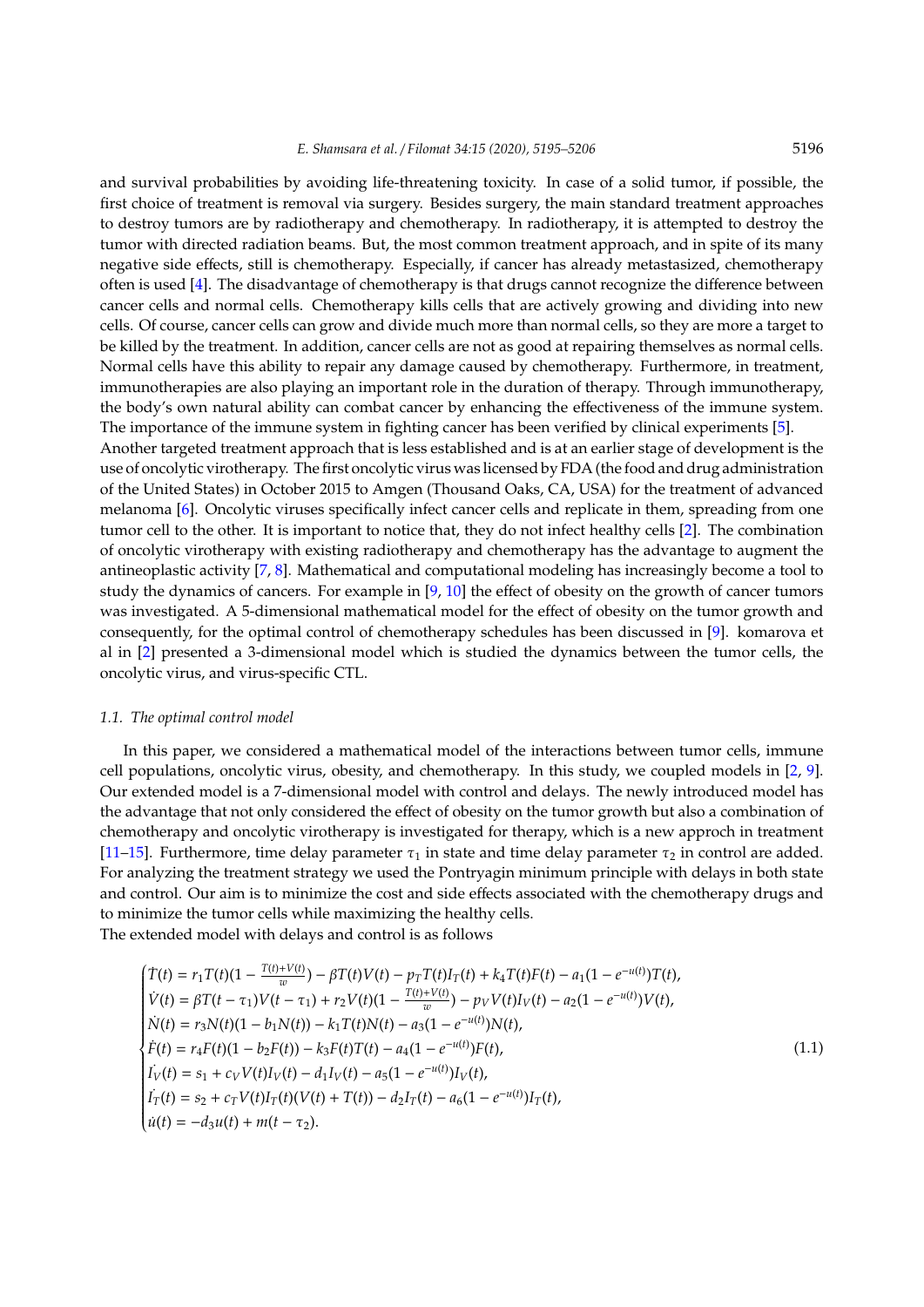Where, *T*(*t*) denotes the number of the tumor cells at time *t*, *V*(*t*) the oncolytic viruses at time *t*, *N*(*t*) the normal cells at time *t*,  $F(t)$  the obesity stored in the body at time *t*,  $I_V(t)$  the virus-specific CTL at time *t*,  $I_T(t)$  tumor specific CTL at time *t* and  $u(t)$  is the biomass of chemotherapy drug in *mq* at time *t*. The drug is introduced to a patient at a variable rate *m*(*t*) and is removed from the patient body through liver and kidney at a rate  $d_3u(t)$ . The constants  $r_1, r_2, r_3$  and  $r_4$  are the growth rates for the tumor cells, oncolytic viruses, the normal cells and the obesity, respectively. The constants  $b_1$  and  $b_2$  are the inverses of the carrying capacity of the populations of *N* and *F*, respectively. The coefficients of the competition terms among the different populations are the parameters  $k_1$ ,  $k_3$  and  $k_4$ . The parameters  $a_1$ ,  $a_2$ ,  $a_3$ ,  $a_4$ ,  $a_5$  and  $a_6$  are considered for the kill effectiveness of the drug on *T*, *V*, *N*, *F*, *I<sup>V</sup>* and *I<sup>T</sup>* populations, respectively. The tumor-specific CTL expand in response to tumor antigen, which is displayed both on uninfected and infected cells (*T* + *V*), at a rate  $c_T$ . The tumor-specific CTL kill both uninfected and infected tumor cells at a rate  $p_T$ . The strength of the virus specific CTL response, or CTL responsiveness, is denoted by  $c_V$ . CTLs,  $I_V$  and  $I_T$  die at rates  $d_1$ and  $d_2$  respectively.  $p_V$  stands for the killing rate of the infected tumor cells by the specific virus CTL. The maximum size of the tumor is allowed to occupy by its carrying capacity *w*. The virus spreads to tumor cells at a rate  $\beta$ .  $s_1$  and  $s_2$  are the basal responses of specific CTLs. According to parameter  $\tau_1$ , tumor cells become productive in a time period  $\tau_1$  after they are infected, provided they survive this interval. In fact,  $\tau_1$  is the viral replication time in a newly infected tumor cell [\[16\]](#page-11-12). In addition, most patients are diagnosed in a late-stage disease [\[17,](#page-11-13) [18\]](#page-11-14). In this study, we presented this delay of starting chemotherapy with  $\tau_2$ . This paper is organized as follows:

In Section [2,](#page-2-0) a brief explanation of the optimal control with delays in state and control is stated. In Section [3,](#page-4-0) the existence and uniqueness solution of system [\(1.1\)](#page-1-0) is discussed. In Section [4,](#page-5-0) we pose the optimal control problem for our model by describing the objective function. Section [5](#page-7-0) is devoted to numerical simulations. Finally, conclusions on the optimal control protocols are presented in Section [6.](#page-10-0)

## <span id="page-2-0"></span>**2. Preliminary**

## *The optimal control problem with delays in state and control*

This section is devoted to some preliminaries of optimal control problem with delay, which is necessary in the next sections. For more details, one can see [\[19\]](#page-11-15).

A quite general optimal control problem governed by a control state delay differential system can be formulated in the following form,

<span id="page-2-2"></span>
$$
\text{minimize } L(m, \vartheta^m) = \int_0^T G(t, m(t), m(t - \tau_2), \vartheta^m(t), \vartheta^m(t - \tau_1)) dt + \varphi(\vartheta^m(T)), \tag{2.1}
$$

subject to  $u \in K \subset \mathbb{L}^{\infty}(0,T;\mathbb{R}^{M})$   $(T > 0)$ , where  $\vartheta^{m}$  is the solution to

<span id="page-2-1"></span>
$$
\begin{cases}\n\dot{\vartheta}(t) = f(t, m(t), m(t - \tau_2), \vartheta(t), \vartheta(t - \tau_1)), \ t \in (0, T), \\
\vartheta(t) = (T(t), V(t), N(t), F(t), I_V(t), I_T(t), u(t))^T, \\
\vartheta(t) = \xi(t), \quad t \in [-\tau_1, 0], \\
m(t) = \psi(t), \quad t \in [-\tau_2, 0].\n\end{cases}
$$
\n(2.2)

Here

 $G: [0, T] \times \mathbb{R}^M \times \mathbb{R}^M \times \mathbb{R}^N \times \mathbb{R}^N \to \mathbb{R}$ ,  $\varphi: \mathbb{R}^N \to \mathbb{R}$ ,  $f: [0, T] \times \mathbb{R}^M \times \mathbb{R}^M \times \mathbb{R}^N \times \mathbb{R}^N \to \mathbb{R}^N$ ,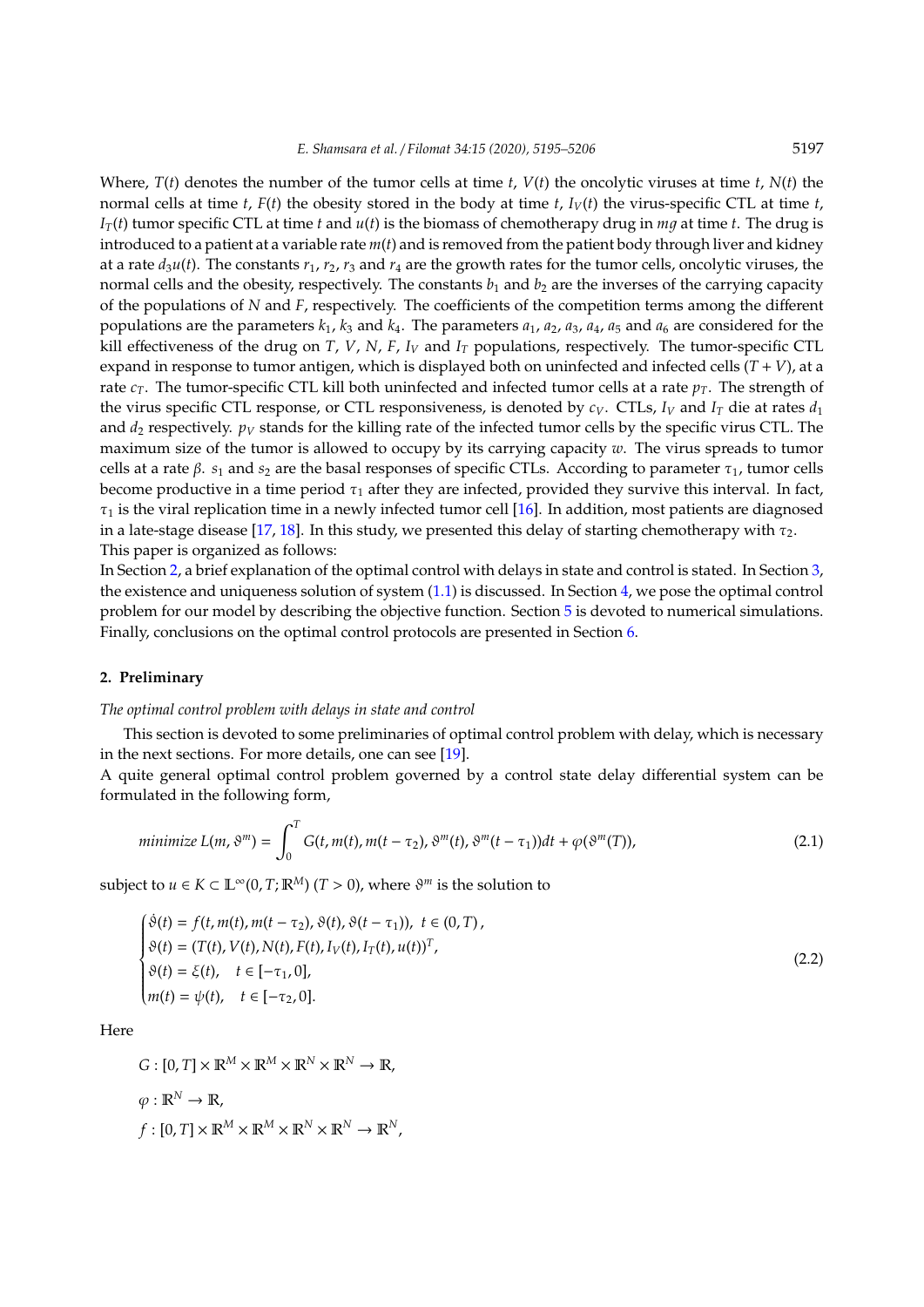$\vartheta_0 \in \mathbb{R}^N$ , *M*,  $N \in \mathbb{N}$  and  $K \subset \mathbb{L}^\infty(0, T; \mathbb{R}^M)$  which is a closed convex subset.

We assume that for any  $m \in \mathbb{L}^{\infty}\big(0,T;\mathbb{R}^M\big)$ , system [\(2.2\)](#page-2-1) admits a unique solution denoted by  $\vartheta^m$ . Equation [\(2.2\)](#page-2-1) is called the state problem. A pair of functions  $(m, \vartheta^m) \in \mathbb{L}^\infty(0,T;\mathbb{R}^M) \times \mathbb{W}^{(1,\infty)}(0,T;\mathbb{R}^n)$  is called an admissible pair for optimal control problem with delays in state and control. An admissible pair (*m*<sup>∗</sup> , ϑ*<sup>m</sup>*<sup>∗</sup> ) is called a locally optimal pair or weak minimum for  $(2.1)$ , if

$$
L(m^*,\vartheta^{m^*}) \le L(m,\vartheta^m),
$$

for any  $m \in K$ .  $L(m^*, \vartheta^{m^*})$  is the optimal value of the cost functional. Pontryagin function with delay is given by:

$$
H(t, m(t), m(t-\tau_2), \vartheta(t), \vartheta(t-\tau_1), p(t)) = G(t, m(t), m(t-\tau_2), \vartheta(t), \vartheta(t-\tau_2)) + f(t, m(t), m(t-\tau_2), \vartheta(t), \vartheta(t-\tau_1)) p(t).
$$

This function is Hamiltonian, if satisfies in the following relations

 $\dot{\vartheta}(t) = H_p$ ,

and

$$
\dot{p}(t)=-H_{\vartheta},
$$

*p*(*t*) is defined as the adjoint function.

Since we are going to use optimal control, we state the following theorem which one can find the proof in [\[19\]](#page-11-15).

**Theorem 1.** *(minimum principle for the retarded optimal control problem (ROCP)). Let* (*m*<sup>∗</sup> (*t*), ϑ<sup>∗</sup> (*t*)) *be locally optimal for (ROCP) with delays for* [\(2.1\)](#page-2-2)*, then there exists a piecewise di*ff*erentiable costate (adjoint) function p*(*t*) *such that*

$$
H(t, \vartheta^*(t), \vartheta^*(t-\tau_1), m^*(t-\tau_2), p(t)) +
$$
  
\n
$$
\chi_{[0,T-\tau_2]}(t)H(t+\tau_2, \vartheta^*(t+\tau_2), \vartheta^*(t+\tau_2-\tau_1), m^*(t+\tau_2), m^*(t), p(t+\tau_2)) \le
$$
  
\n
$$
H(t, \vartheta^*(t), \vartheta^*(t-\tau_1), m(t), m^*(t-\tau_2), p(t)) +
$$
  
\n
$$
\chi_{[0,T-\tau_2]}(t)H(t+\tau_2, \vartheta^*(t+\tau_2), \vartheta^*(t+\tau_2-\tau_1), m^*(t+\tau_2), m(t), p(t+\tau_2)),
$$
\n(2.3)

*for all controls u at each time t, where H is the Hamiltonian previously defined and*

$$
\dot{p}(t) = -\frac{\partial H}{\partial \vartheta}(t, \vartheta(t), \vartheta(t-\tau_1), m(t), m(t-\tau_2), p(t)) -
$$
\n
$$
\chi_{[0,T-\tau_1]}(t) \frac{\partial H}{\partial \vartheta_{\tau_1}}(t+\tau_1, \vartheta(t+\tau_1), \vartheta(t), m(t+\tau_1), m(t+\tau_1-\tau_2), p(t+\tau_1)),
$$
\n(2.4)

*where*  $\vartheta_{\tau_1} = \vartheta(t - \tau_1)$ *.* 

 $p(T) = 0$  (*transversality condition*), (2.5)

*the OCP must satisfy (optimality condition):*

$$
\frac{\partial H}{\partial m}(t) + \chi_{[0,T-\tau_2]}(t) \frac{\partial H}{\partial m_{\tau_2}}(t+\tau_2) = 0,
$$
\n(2.6)

*where*  $m_{\tau_2} = m(t - \tau_2)$  *and for*  $i = 1, 2$ 

$$
\chi_{[0,T-\tau_i]}(t) = \begin{cases} 1, & t \in [0,T-\tau_i], \\ 0, & O.W. \end{cases}
$$
 (2.7)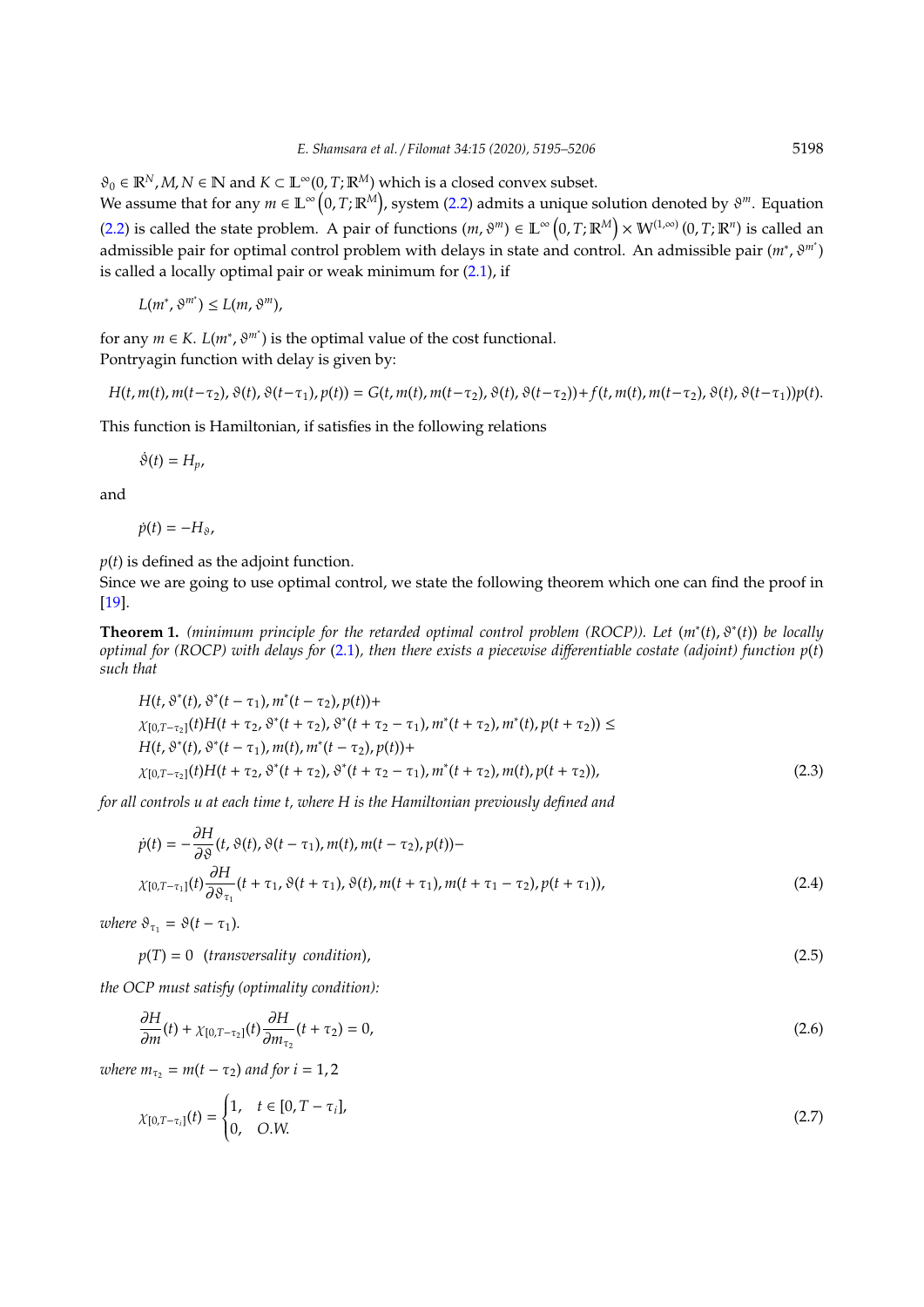#### <span id="page-4-0"></span>**3. Solution of system** [\(1.1\)](#page-1-0)

In the following by using technique [\[20,](#page-11-16) [21\]](#page-11-17) in relation to our problem, we show the existence and uniqueness solution of system [\(1.1\)](#page-1-0) in the entire interval  $[-\tau, t_f]$ , where  $\tau = min{\tau_1, \tau_2}$ . Let

<span id="page-4-1"></span>
$$
f(\vartheta(t)) = \begin{pmatrix} r_1T(t)(1 - \frac{T(t) + V(t)}{w}) - \beta T(t)V(t) - p_T T(t)I_T(t) + k_4T(t)F(t) - a_1(1 - e^{-u(t)})T(t) \\ \beta T(t - \tau)V(t - \tau) + r_2V(t)(1 - \frac{T(t) + V(t)}{w}) - p_V V(t)I_V(t) - a_2(1 - e^{-u(t)})V(t) \\ r_3N(t)(1 - b_1N(t)) - k_1T(t)N(t) - a_3(1 - e^{-u(t)})N(t) \\ r_4F(t)(1 - b_2F(t)) - k_3F(t)T(t) - a_4(1 - e^{-u(t)})F(t) \\ s_1 + c_V V(t)I_V(t) - d_1I_V(t) - a_5(1 - e^{-u(t)})I_V(t) \\ s_2 + c_TV(t)I_T(t)(V(t) + T(t)) - d_2I_T(t) - a_6(1 - e^{-u(t)})I_T(t) \\ -d_3u(t) + m(t - \tau) \end{pmatrix},
$$
\n(3.1)

where  $\vartheta(t) = (T(t), V(t), N(t), F(t), I_V(t), I_T(t), u(t))^T$ . Let  $\varrho : [t - \tau, t] \to \mathbb{R}$  be a function, then we define the function on  $\varrho_t : [\tau, 0] \to \mathbb{R}$  by

$$
\varrho_t(\sigma)=\varrho(t+\sigma),
$$

for  $-\tau \le \sigma \le 0$ . Thus, system [\(1.1\)](#page-1-0) can be rewritten as

$$
\dot{X}(t) = F(t, T_t(\sigma), V_t(\sigma), N(t), F(t), I_V(t), I_T(t), u_t(\sigma)),
$$

where  $F : [0, \alpha) \times C([- \tau, 0], \mathbb{R}^2) \times \mathbb{R}^4 \times C([- \tau, 0], \mathbb{R}) \to \mathbb{R}^8$  for  $\alpha \in [0, t_f]$ . Furthermore, we consider  $T_t(t - \tau - t) =$  $T(t + t - \tau - t) = T(t - \tau)$ , hence,  $T_t(-\tau) = T(t - \tau)$ , similarly  $V_t(-\tau) = V(t - \tau)$  and  $m_t(-\tau) = m(t - \tau)$ . Since all the partial derivatives in the Jacobian matrix of  $f(\vartheta(t))$  with respect to  $\vartheta(t)$  are continuous, thus *f*( $\vartheta$ (*t*)) is locally satisfied the Lipschitz condition. On  $[0, \alpha] \times \mathbb{R}^7 \to \mathbb{R}^8$ , then function *F* mapping  $[0, \alpha) \times$  $C([- \tau, 0], \mathbb{R}^2) \times \mathbb{R}^4 \times C([- \tau, 0], \mathbb{R}) \to \mathbb{R}^8$  is locally satisfied the Lipschitz condition.

**Theorem 2.** Let  $F(t, T_t, V_t, N, F, I_V, I_T, u) : [0, t_f) \times C([- \tau, 0], \mathbb{R}^2) \times \mathbb{R}^4 \times C([- \tau, 0], \mathbb{R} \to \mathbb{R}^8$  be continuous and be *locally satisfied in Lipschitz condition. If*

 $||F(t, \eta)|| \le M(t) + N(t) ||\eta||$ ,

 $\rho$  (0,  $t_f$ )  $\times$  C([−τ, 0],  $\mathbb{R}^2$ )  $\times$   $\mathbb{R}^4$   $\times$  C([−τ, 0],  $\mathbb{R}$ ), where M(t) and N(t) are continuous positive real valued function on [0,  $t_f$ ] and  $\eta = (T_t, V_t, N, F, I_V, I_T, u)^T$ , the unique noncontinuous solution exists on the interval  $[-\tau, t_f]$ .

*Proof.*  $F(t, T_t, V_t, N, F, I_V, I_T, u)$  has already been shown to be locally Lipschitz. Also, with  $g_1(t) = t - \tau$ and the right hand side of our differential equation system [\(3.1\)](#page-4-1) being continuous, then  $F(t, T(t - \tau), V(t - \tau))$  $τ$ ), *N*(*t*), *F*(*t*), *I<sub>V</sub>*(*t*), *I<sub>T</sub>*(*t*), *u*(*t*)) is a composition of continuous functions and hence is continuous on [0, *t*<sub>*t*</sub>). So, that's enough to show  $||F(t, \eta)|| \le M(t) + N(t) ||\eta||$  is satisfied. Using the upper bound on our control, we find from  $(3.1)$  that

<span id="page-4-2"></span>
$$
u(t) = (u_0 - 1)e^{-\gamma t} \le u_0,\tag{3.2}
$$

 $\gamma$  is positive. Also, by system [\(3.1\)](#page-4-1), we have

<span id="page-4-3"></span>
$$
\begin{cases}\nT(t) \le r_1 T(t)(1 - \frac{T(t)}{w}) + k_4 T(t)F(t) + a_1 e^{-u(t)}T(t), \\
\dot{V}(t) \le \beta T(t - \tau)V(t - \tau) + r_2 V(t)(1 - \frac{V(t)}{w}) + a_2 e^{-u(t)}V(t) \\
\dot{N}(t) \le r_3 N(t)(1 - b_1 N(t)) + a_3 e^{-u(t)} N(t), \\
\dot{F}(t) \le r_4 F(t)(1 - b_2 F(t)) + a_4 e^{-u(t)}F(t), \\
\dot{I}_V(t) \le s_1 + c_V V(t)I_V(t) + a_5 e^{-u(t)}I_V(t), \\
\dot{I}_T(t) \le s_2 + c_T V(t)I_T(t)(V(t) + T(t)) + a_6 e^{-u(t)}I_T(t).\n\end{cases} \tag{3.3}
$$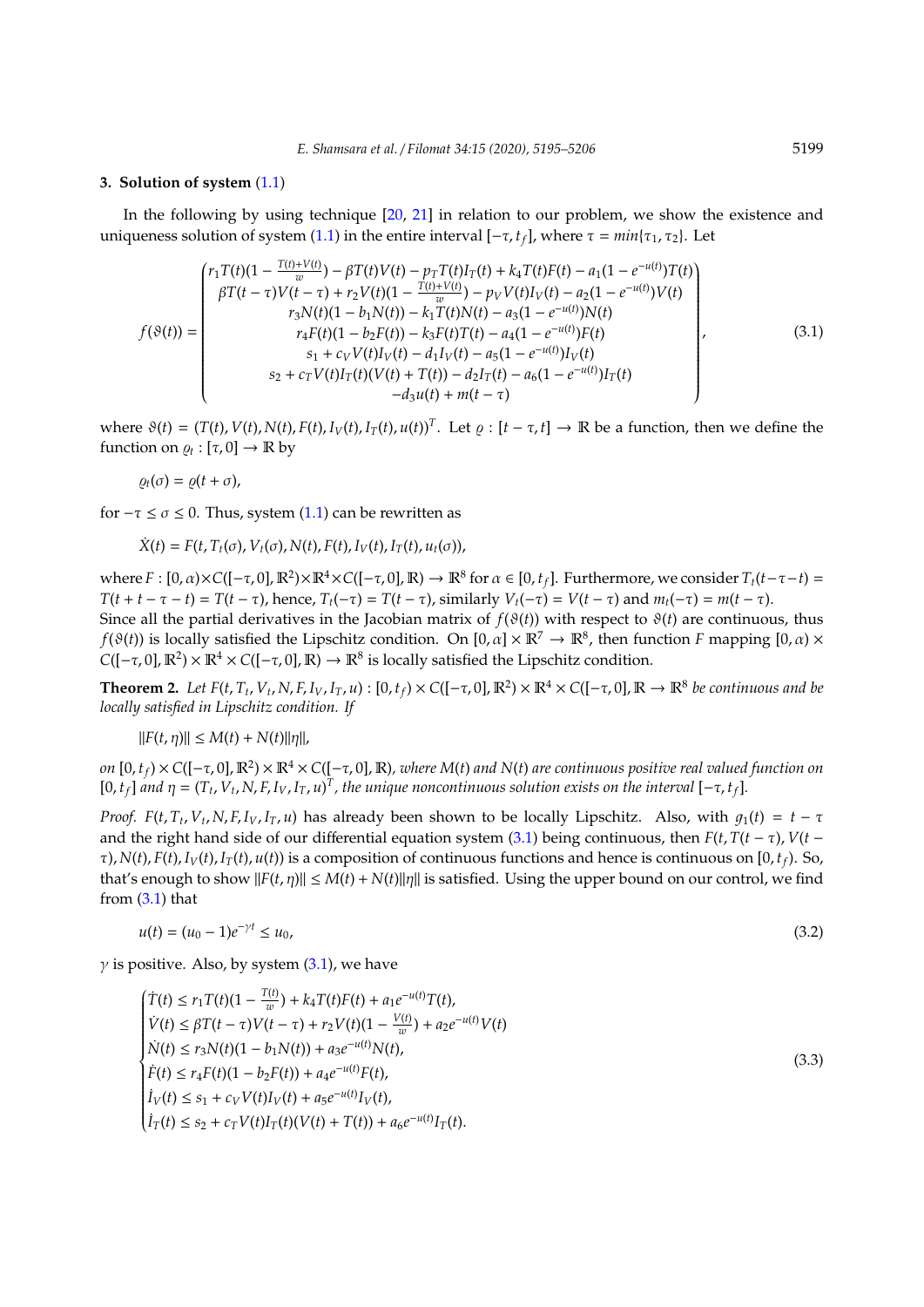By [\(3.2\)](#page-4-2), *u*(*t*) is bounded so, third and forth terms of [\(3.3\)](#page-4-3) are Bernoulli differential equations. Hence, the functions *N*(*t*) and *F*(*t*) are bounded on the interval [−τ, *tf*]. Now, since *F*(*t*) is bounded, we consider a bound for the function *F*(*t*) and thus, the first term of [\(3.3\)](#page-4-3) is also a Bernoulli differential equation, that shows the function  $T(t)$  is bounded. By the boundedness of  $T(t)$  and the second term of [\(3.3\)](#page-4-3), the boundedness of  $V(t)$ is obvious. In addition, one can check easily the boundedness of  $I_V(t)$  and  $I_T(t)$ . Thus, we define  $Q, R, I$  and *H* as the upper bounds for  $k_4T(t)V(t)$ ,  $\beta T(t-\tau)V(t-\tau)$ ,  $c_VV(t)I_V(t)$  and  $c_TV(t)I_T(t)(V(t)+T(t))$  respectively. So

$$
\begin{pmatrix} \dot{T}(t) \\ \dot{V}(t) \\ \dot{N}(t) \\ \dot{F}(t) \\ \dot{I}_V(t) \\ \dot{I}_T(t) \end{pmatrix} \leq \begin{pmatrix} r_1 + a_1 e^{-u(t)} & 0 & 0 & 0 & 0 & 0 & 0 \\ 0 & r_2 + a_2 e^{-u(t)} & 0 & 0 & 0 & 0 \\ 0 & 0 & r_3 + a_3 e^{-u(t)} & 0 & 0 & 0 \\ 0 & 0 & 0 & r_4 + a_4 e^{-u(t)} & 0 & 0 \\ 0 & 0 & 0 & 0 & a_5 e^{-u(t)} & 0 \\ 0 & 0 & 0 & 0 & 0 & a_6 e^{-u(t)} \end{pmatrix} \begin{pmatrix} T(t) \\ V(t) \\ N(t) \\ F(t) \\ \dot{I}_V(t) \\ \dot{I}_T(t) \end{pmatrix} + \begin{pmatrix} Q \\ R \\ 0 \\ 0 \\ \dot{S}_1 + J \\ \dot{S}_2 + H \end{pmatrix} . \tag{3.4}
$$

Therefore,  $||F(t, \eta)|| \leq M + N||\eta||$  where

| $M =$ |             | $\equiv$ | $(r_1 + a_1e^{-u(t)})$ |                      |                      |                       |                |                |
|-------|-------------|----------|------------------------|----------------------|----------------------|-----------------------|----------------|----------------|
|       | ת           |          |                        | $r_2 + a_2e^{-u(t)}$ |                      |                       |                |                |
|       |             |          |                        |                      | $r_3 + a_3e^{-u(t)}$ |                       |                |                |
|       |             |          |                        |                      |                      | $r_4 + a_4 e^{-u(t)}$ |                |                |
|       |             |          |                        |                      |                      |                       | $a_5e^{-u(t)}$ |                |
|       | $(s_2 + H)$ |          |                        |                      |                      |                       |                | $a_6e^{-u(t)}$ |

Now, by application of this theorem and with the assumption of boundedness of admissible control, we have the uniqueness of a solution on  $[-τ, t<sub>f</sub>)$ . □

## <span id="page-5-0"></span>**4. Optimal control for system** [\(1.1\)](#page-1-0)

In this section we determine the optimal control for our system [\(1.1\)](#page-1-0).

Our aim is to look for protocols of administration, which are as much as drugs efficient as possible and not too toxic. So, we restrict the amount of drugs administered to the patient [\[22\]](#page-11-18). Thus, we consider a biological bound for the controller, as

$$
0\leq m(t)\leq m_{max}.
$$

The lower bounds for *m*(*t*) is corresponding to no therapy. Next, we determine the optimal control, which gives the optimal drug dosage for patient recovery.

$$
U = \{m(t) \mid m(t) \text{ is Lebesgue measurable, } 0 \le m(t) \le m_{max}, t \in [0, t_f] \}.
$$
\n
$$
(4.1)
$$

<span id="page-5-1"></span>o

Our problem is to minimize the objective functional

$$
\min_{m\left(\cdot\right)\in U}\left\{L=\int_{0}^{t_{f}}\left[T(t)-N(t)+Bm(t)\right]dt\right\},\tag{4.2}
$$

*T*(*t*) and *N*(*t*) are the solutions of system [\(1.1\)](#page-1-0) and the parameters  $B > 0$  represents the desired 'weight constant' on the benefit and cost.

The aim is to find an optimal control for minimizing the objective functional defined in [\(4.2\)](#page-5-1) subject to the state system [\(1.1\)](#page-1-0). In other words, we are seeking optimal control (*m*<sup>∗</sup>) such that

$$
L(m^*) = \min \left\{ L(m), \ m \in U \right\}.
$$
\n
$$
(4.3)
$$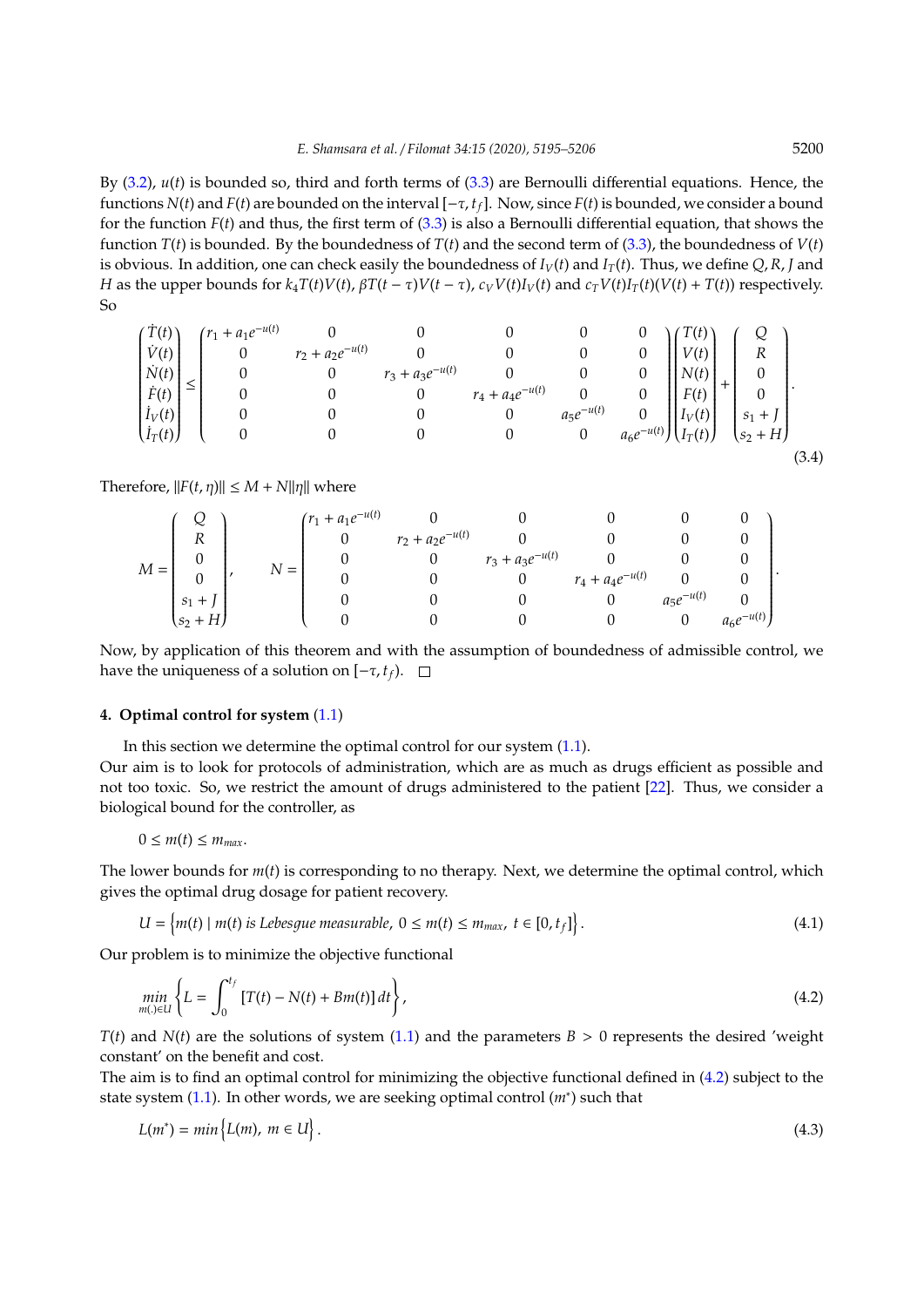#### *4.1. Optimality conditions*

We invoke Pontryagin's Maximum Principle to determine the precise formulation of our optimal control *m*∗ (*t*). To do this, we note that our Hamiltonian is given by

$$
H = H(T(t), T(t - \tau_1), V(t), V(t - \tau_1), N(t), F(t), I_V, I_T, u(t), m(t - \tau_2), \psi_1(t), \psi_2(t), \psi_3(t), \psi_4(t), \psi_5(t), \psi_6(t), \psi_7(t)) =
$$
  
\n
$$
\dot{T}(t)\psi_1(t) + \dot{V}(t)\psi_2(t) + \dot{N}(t)\psi_3(t) + \dot{F}(t)\psi_4(t) + I_V(t)\psi_5(t) + I_T(t)\psi_6(t) + \dot{u}(t)\psi_7(t) + [T(t) - N(t) + Bm(t)],
$$
\n(4.4)

with the optimality condition

$$
\frac{\partial H}{\partial m}(t) + \chi_{[0,t_f-\tau_2]}(t)\frac{\partial H}{\partial m_{\tau_2}}(t+\tau_2) = 0,
$$
\n(4.5)

where  $m_{\tau_2} = m(t - \tau_2)$  and the adjoint equation

$$
\begin{cases}\n\dot{\psi}_1 = -\frac{\partial H}{\partial T} - \chi_{[0,t_f-\tau_1]}(t) \frac{\partial H}{\partial T_{\tau_1}}(t+\tau_1), \\
\dot{\psi}_2 = -\frac{\partial H}{\partial V} - \chi_{[0,t_f-\tau_1]}(t) \frac{\partial H}{\partial V_{\tau_1}}(t+\tau_1), \\
\dot{\psi}_3 = -\frac{\partial H}{\partial N}, \\
\dot{\psi}_4 = -\frac{\partial H}{\partial F}, \\
\dot{\psi}_5 = -\frac{\partial H}{\partial V}, \\
\dot{\psi}_6 = -\frac{\partial H}{\partial T_{\tau}}, \\
\dot{\psi}_7 = -\frac{\partial H}{\partial u},\n\end{cases}
$$
\n(4.6)

with transversality conditions  $\psi_i(t_f) = 0$ ,  $i = 1, ..., 7$  is a Hamiltonian function. Now we apply the necessary conditions to the Hamiltonian function *H* in [\(4.4\)](#page-6-0).

**Theorem 3.** *Let*  $(T^*(t), V^*(t), N^*(t), F^*(t), I^*_t)$ ∗, *I*<sup>\*</sup><sub>1</sub>  $T$ <sup>*r*</sup>,  $u^*(t)$ ) ∈ **W**<sup>(1,∞)</sup>([0, *t<sub>f</sub>*], **R**<sup>6</sup>) × **L**<sup>∞</sup>([0, *t<sub>f</sub>*]) *be optimal state solutions associated with the optimal control m*<sup>∗</sup> (*t*) *for the optimal control problem* [\(1.1\)](#page-1-0)*. Then, there exists an adjoint state*  $\psi(t) = (\psi_1, ..., \psi_7) \in W^{(1,\infty)}([0, t_f], \mathbb{R}^6)$  defined by [\(4.6\)](#page-6-1), such that  $(T^*(t), V^*(t), N^*(t), F^*(t), I^*_0)$ ∗<br>*V*<sup>, *I*<sub>1</sub></sup>  $T$ <sup>*x*</sup>, *u*<sup>\*</sup>(*t*),  $\psi$ ) *satisfies the state equation*

$$
\begin{cases}\n\dot{T}^*(t) = r_1 T^*(t)(1 - \frac{T^*(t) + V^*(t)}{w}) - \beta T^*(t)V^*(t) - p_T T^*(t)I_T^*(t) + k_4 T^*(t)F^*(t) - a_1(1 - e^{-u^*(t)})T^*(t), \\
\dot{V}^*(t) = \beta T^*(t - \tau_1)V^*(t - \tau_1) + r_2 V^*(t)(1 - \frac{T^*(t) + V^*(t)}{w}) - p_V V^*(t)I_V^*(t) - a_2(1 - e^{-u^*(t)})V^*(t), \\
\dot{N}^*(t) = r_3 N^*(t)(1 - b_1 N^*(t)) - k_1 T^*(t)N^*(t) - a_3(1 - e^{-u^*(t)})N^*(t), \\
\dot{F}^*(t) = r_4 F^*(t)(1 - b_2 F^*(t)) - k_3 F^*(t)T^*(t) - a_4(1 - e^{-u^*(t)})F^*(t), \\
\dot{I}_V^*(t) = s_1 + c_V V^*(t)I_V^*(t) - d_1 I_V^*(t) - a_5(1 - e^{-u^*(t)})I_V^*(t), \\
\dot{I}_T^*(t) = s_2 + c_T V^*(t)I_T^*(t)(V^*(t) + T^*(t)) - d_2 I_T^*(t) - a_6(1 - e^{-u^*(t)})I_T^*(t), \\
\dot{u}^*(t) = -d_3 u^*(t) + m^*(t - \tau_2).\n\end{cases} \tag{4.7}
$$

*With the initial conditions*

$$
\begin{cases}\nT^*(t) = \phi_1(t), \\
V^*(t) = \phi_2(t), \\
N^*(t) = N(0), \\
F^*(t) = F(0), \qquad t \in [-\tau, 0]; \tau = \min\{\tau_1, \tau_2\} \\
I_V^*(t) = I_V(0), \\
I_T^*(t) = I_T(0), \\
u^*(t) = \phi_3(t).\n\end{cases} \tag{4.8}
$$

<span id="page-6-2"></span><span id="page-6-1"></span><span id="page-6-0"></span>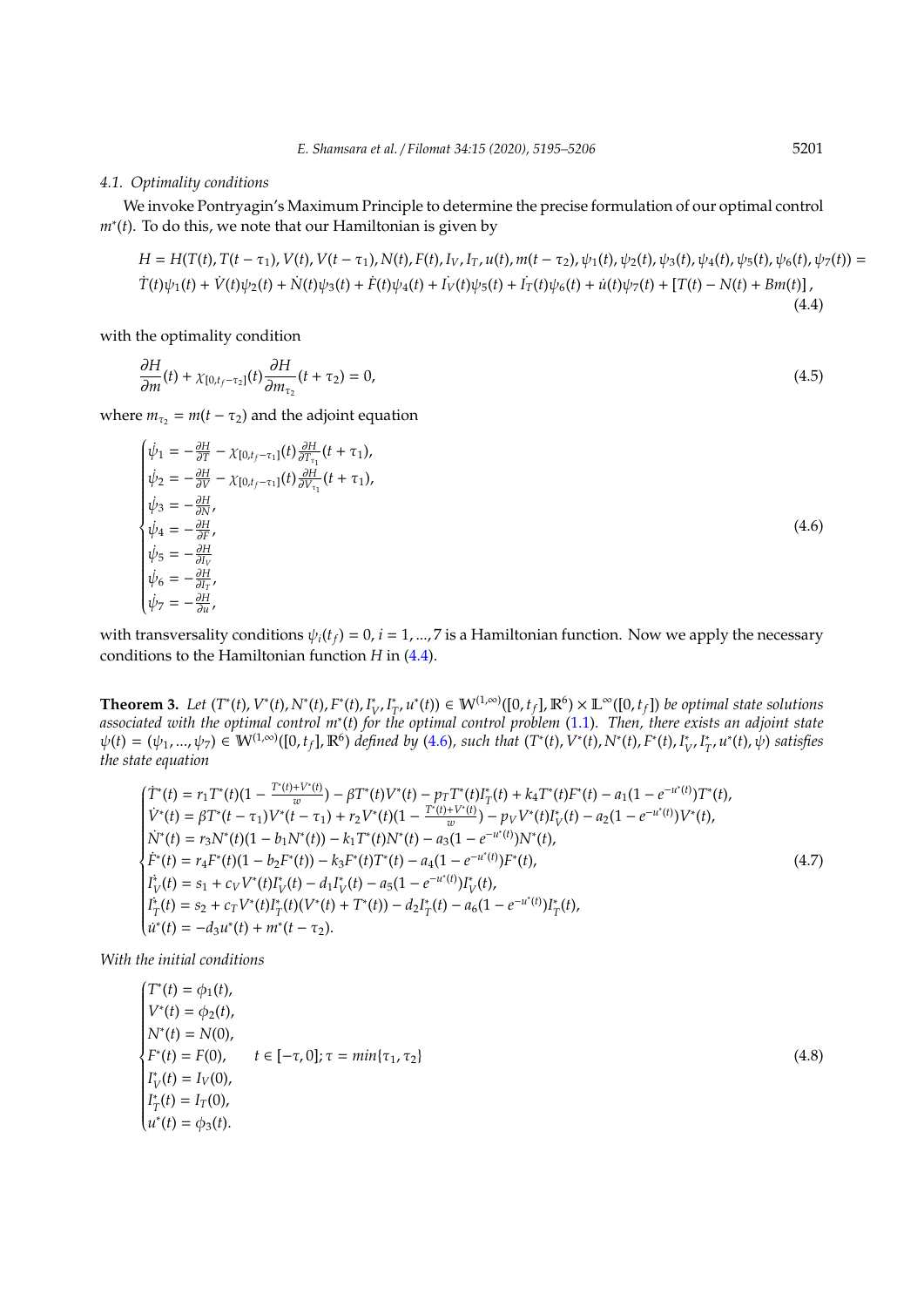*The adjoint state equations are*

$$
\begin{cases}\n\dot{\psi}_{1} = -\frac{\partial H}{\partial T^{*}} - \chi_{[0,t_{f}-\tau_{1}]}(t) \frac{\partial H}{\partial T^{*}_{\tau_{1}}}(t+\tau_{1}) = \left(\frac{2r_{1}}{w}T^{*}-r_{1}+\beta V^{*}+p_{T}I^{*}_{T}-k_{4}F^{*}+a_{1}(1-e^{-u^{*}})\right)\psi_{1} + \\
\left(\frac{r_{2}}{w}-\beta V^{*}\psi_{2}+k_{1}N^{*}\psi_{3}+k_{3}F^{*}\psi_{4}-c_{T}V^{*}I^{*}_{T}\psi_{6}-\chi_{[0,t_{f}-\tau_{1}]}(t)\beta V^{*}(t)\psi_{2}(t+\tau_{1}),\right. \\
\dot{\psi}_{2} = -\frac{\partial H}{\partial V^{*}} - \chi_{[0,t_{f}-\tau_{1}]}(t)\frac{\partial H}{\partial V^{*}_{\tau_{1}}}(t+\tau_{1}) = \left(\frac{r_{1}}{w}+\beta\right)T^{*}\psi_{1} + \left(-\beta T^{*}-r_{2}+\frac{2r_{2}}{w}V^{*}+p_{V}I^{*}_{V}+a_{2}(1-e^{-u^{*}})\right)\psi_{2} + \\
k_{2}N^{*}\psi_{3} - c_{V}I^{*}_{V}\psi_{5} - (c_{T}I^{*}_{T}(2V^{*}+T^{*}))\psi_{6} - \chi_{[0,t_{f}-\tau_{1}]}(t)\beta T^{*}(t)\psi_{2}(t+\tau_{1}),\right. \\
\dot{\psi}_{3} = -\frac{\partial H}{\partial N^{*}} = (-r_{3}+2b_{1}r_{3}N^{*}+k_{1}T^{*}+a_{3}(1-e^{-u^{*}}))\psi_{3}, \\
\dot{\psi}_{4} = -\frac{\partial H}{\partial F^{*}} = -k_{4}T^{*}\psi_{1} + (-r_{4}+2r_{4}b_{2}F^{*}+k_{3}T^{*}+a_{4}(1-e^{-u^{*}}))\psi_{4}, \\
\dot{\psi}_{5} = -\frac{\partial H}{\partial I^{*}_{V}} = p_{V}V^{*}\psi_{2} + (-c_{V}V^{*}+d_{1}+a_{5}(1-e^{-u^{*}}))\psi_{5}, \\
\dot{\psi}_{6} = -\frac{\partial H}{\partial I^{*}_{V}} = p_{T}T^{*}\psi_{1} + (-c_{T}V^{*}(V^{*}+
$$

*with transversality conditions*

<span id="page-7-1"></span>
$$
\psi_i(t_f) = 0, \quad i = 1, \dots, 7. \tag{4.10}
$$

*Furthermore, the optimal control is given as follows:*

$$
m^*(t) = \begin{cases} 0 & \text{if } \chi_{[0,t_f-\tau_2]}(t)\psi_7(t+\tau_2) > -B, \\ m_{max} & \text{if } \chi_{[0,t_f-\tau_2]}(t)\psi_7(t+\tau_2) < -B. \end{cases}
$$
(4.11)

*Proof.* By the theorem of existence and uniqueness in differential equation [\[23\]](#page-11-19) and the Pontryagin maximum principle with delay given in [\[19\]](#page-11-15), for *m*<sup>∗</sup> (*t*) and the corresponding trajectory

(*T* ∗ (*t*), *V* ∗ (*t*), *N*<sup>∗</sup> (*t*), *F* ∗ (*t*), *I* ∗ *V* (*t*), *I* ∗  $T(T(T), u^*(t))$ , there exists a nontrivial solution  $(\psi_1(t), ..., \psi_7(t))$  of the adjoint system  $(4.9)$ . Now by condition  $(4.5)$ , one can have

$$
\frac{\partial H}{\partial m}(t) + \chi_{[0,t_f-\tau_2]}(t) \frac{\partial H}{\partial m_{\tau_2}}(t+\tau_2) = B + \chi_{[0,t_f-\tau_2]}(t)\psi_7(t+\tau_2) = 0
$$
\n
$$
\Rightarrow m^*(t) = \begin{cases} 0 & \text{if } \chi_{[0,t_f-\tau_2]}(t)\psi_7(t+\tau_2) > -B, \\ m_{max} & \text{if } \chi_{[0,t_f-\tau_2]}(t)\psi_7(t+\tau_2) < -B. \end{cases} \tag{4.12}
$$

Since  $(\psi_1(t), ..., \psi_7(t))$  is a solution of [\(4.9\)](#page-7-1), then  $m^*(t)$  is the optimal control for system [\(1.1\)](#page-1-0).

## <span id="page-7-0"></span>**5. Numerical simulation**

In this section, we considered three different cases to show the effectivity of combination treetment of oncolytic virotherapy and chemotherapy numerically. In [Case I,](#page-8-0) we assumed  $\tau_1 = 6.5$  for the lag of viral transmission to tumor cells while the chemotherapy started after  $\tau_2 = 10$  days. The numerical simulation shows that the treatment was succesful in this case. In [Case II,](#page-9-0) we chose the same value for the parameter delay  $\tau_1$  as the previous case but, we increased the length of delay in chemotherapy to  $\tau_2 = 50$  days. As it is shown in the simulations, a lot of unstable fluctuations imposed to all variables and the therapy method fails to control the tumor growth. In [Case III,](#page-9-1) we assumed  $\tau_2 = 50$ , but we decreased the time delay of viral transmission to  $\tau_1$  = 1.5. In this case, the solutions provide a promising results that could control the disease optimally.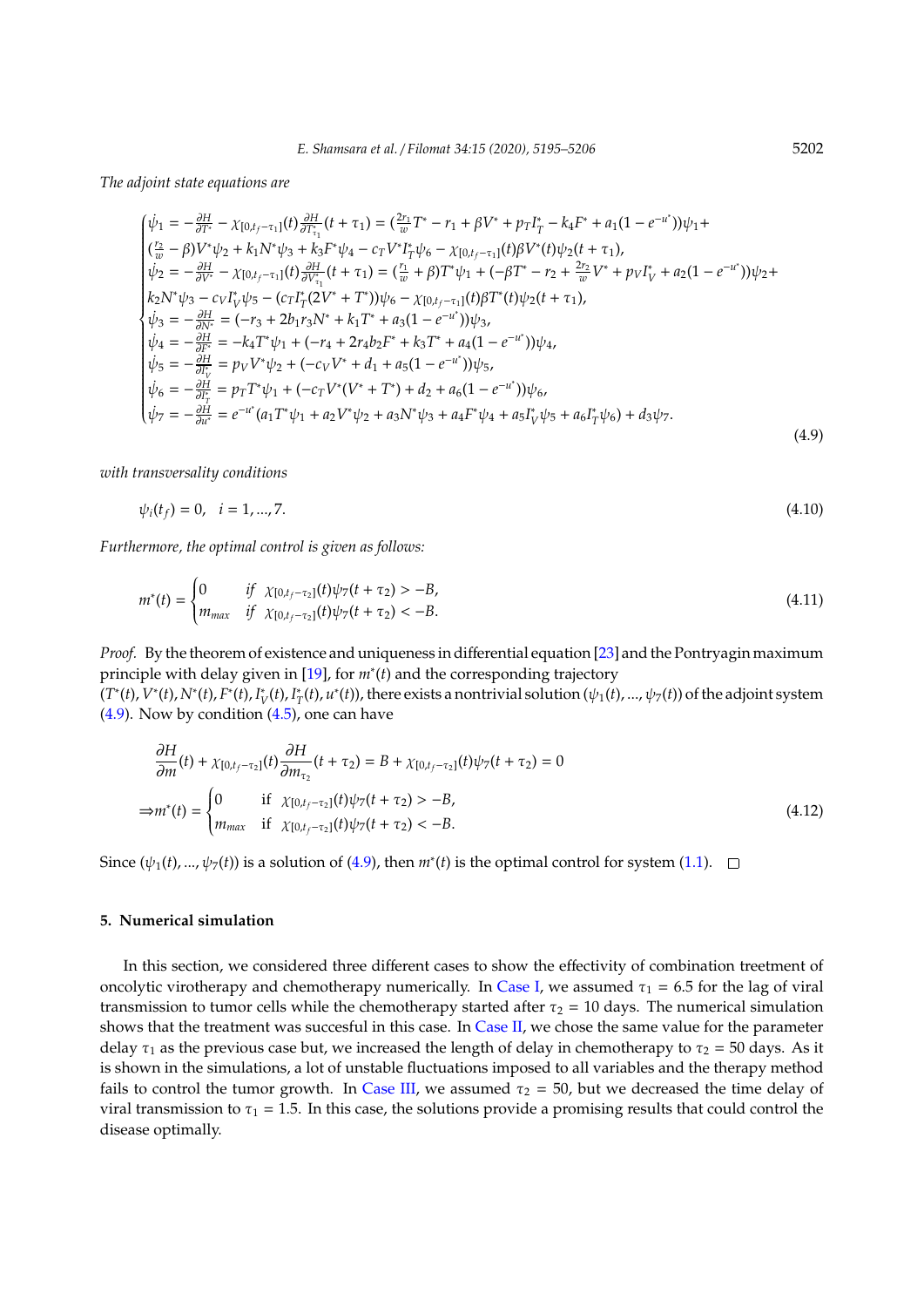In all cases, initial values are assumed the same and are as follows:

 $T_0 = 19$ ,  $\sqrt{\frac{1}{1-\frac{1}{1-\frac{1}{1-\frac{1}{1-\frac{1}{1-\frac{1}{1-\frac{1}{1-\frac{1}{1-\frac{1}{1-\frac{1}{1-\frac{1}{1-\frac{1}{1-\frac{1}{1-\frac{1}{1-\frac{1}{1-\frac{1}{1-\frac{1}{1-\frac{1}{1-\frac{1}{1-\frac{1}{1-\frac{1}{1-\frac{1}{1-\frac{1}{1-\frac{1}{1-\frac{1}{1-\frac{1}{1-\frac{1}{1-\frac{1}{1-\frac{1}{1-\frac{1}{1-\frac{1}{1-\frac{1}{1-\frac{1}{1-\frac{1}{1-\frac{1}{1-\frac{1}{1-\frac$   $V_0 = 0.02$ ,  $N_0 = 881,$  $F_0 = 4,$  $I_V = 14$ ,  $I_T = 0.0001$ .

<span id="page-8-2"></span>The values in  $(5.1)$  are the numerical approximations for one of the equilibrium point of the system  $(1.1)$  in the case there is no drug  $(u(t) = 0)$  with parameter values as in Table [1.](#page-8-2)

| Parameter      | value              | unit                                     |
|----------------|--------------------|------------------------------------------|
| $r_1$          | 1.5                | $d\overline{ay}^{-1}$ cell <sup>-1</sup> |
| r <sub>2</sub> | 0.5                | $day^{-1}cell^{-1}$                      |
| $r_3$          | 1                  | $day^{-1}cell^{-1}$                      |
| $r_4$          | 0.5                | $day^{-1}cell^{-1}$                      |
| $b_1$          | 0.001              | $day^{-1}$                               |
| b <sub>2</sub> | 0.1                | $day^{-1}$                               |
| $k_1$          | 0.001              | $day^{-1}cell^{-1}$                      |
| $k_3$          | 0.01               | $day^{-1}cell^{-1}$                      |
| $k_{4}$        | 1.5                | $day^{-1}cell^{-1}$                      |
| $a_1$          | $9 \times 10^{-1}$ | $day^{-1}$                               |
| $a_2$          | $1 \times 10^{-1}$ | $day^{-1}$                               |
| $a_3$          | $1 \times 10^{-1}$ | $day^{-1}$                               |
| $a_4$          | $1 \times 10^{-1}$ | $day^{-1}$                               |
| $a_5$          | $6 \times 10^{-1}$ | $day^{-1}$                               |
| a <sub>6</sub> | $6 \times 10^{-1}$ | $day^{-1}$                               |
| $d_1$          | $1 \times 10^{-1}$ | $day^{-1}$                               |
| $d_2$          | 0.1                | $day^{-1}$                               |
| $d_3$          | $1 \times 10^{-2}$ | $day^{-1}$                               |
| $c_T$          | 10                 | $day^{-1}$                               |
| $c_V$          | 0.002              | $day^{-1}$                               |
| $p_T$          | 0.02               | $day^{-1}$                               |
| $p_V$          | 0.2                | $day^{-1}$                               |
| β              | 0.3                | $\rm day^{-1}$                           |
| $\omega$       | 5                  | $day^{-1}$                               |
| $s_1$          | 10                 | $day^{-1}$                               |
| s <sub>2</sub> | 20                 | $day^{-1}$                               |
|                |                    |                                          |

Table 1: List of parameters values.

<span id="page-8-0"></span>**Case I** In the first case, we considered  $\tau_1 = 6.5$ ,  $\tau_2 = 10$  and  $u_0 = 0.5$ .

<span id="page-8-1"></span>(5.1)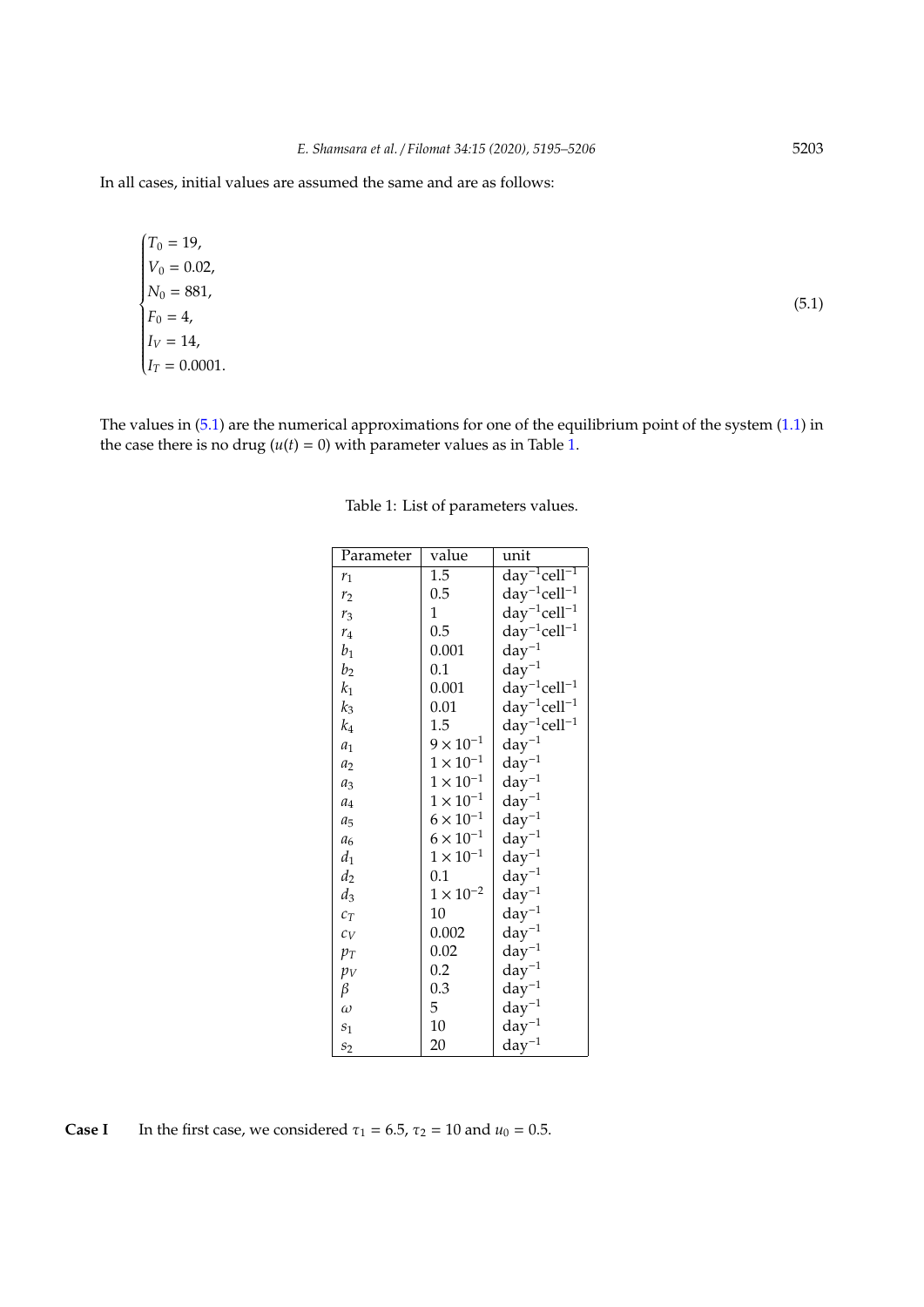

Figure 1: Optimal drug control and optimal tumor cells, oncolytic virus and normal cells are illustrated at  $\tau_1 = 6.5$  and  $\tau_2 = 10$ .

<span id="page-9-0"></span>**Case II** In this case, we increased the interruption of chemotherapy to  $\tau_2 = 50$  and as it shown in Figure [2,](#page-9-2) solutions suffers more oscillations than the previous case and the chemotherapy cannot control the tumor cells well.

<span id="page-9-2"></span>

Figure 2: In this figure, optimal drug control and optimal tumor cells, oncolytic virus and normal cells are simulated at  $\tau_1 = 6.5$  and  $\tau_2 = 50$ . The simulation shows tumor cells are not completely controllable.

<span id="page-9-1"></span>**Case III** In this case, the time delay of chemotherapy is considered  $\tau_2 = 50$  while, we decreased the delay of transmission of oncolytic virus to tumor cells and infecting them as  $\tau_1 = 1.5$ . Figure [3](#page-10-1) displays the valuable effect of virotherapy.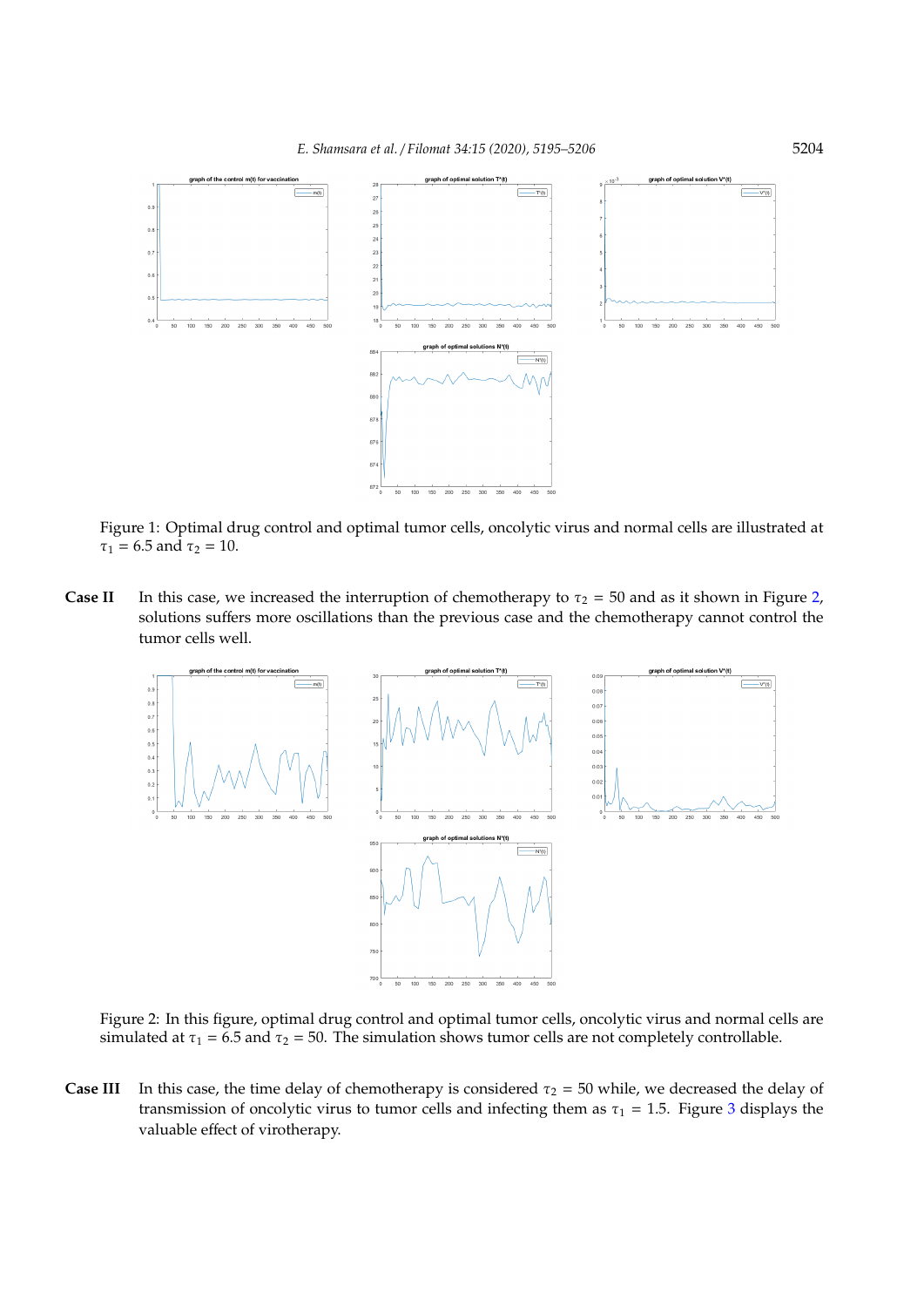<span id="page-10-1"></span>

Figure 3: In this figure, optimal drug control and optimal tumor cells, oncolytic virus and normal cells are simulated at  $\tau_1 = 1.5$  and  $\tau_2 = 50$ . The simulation displays the remarkable effect of virotherapy.

## <span id="page-10-0"></span>**6. Conclusion**

In this paper we introduced a nonlinear mathematical model that describes the interactions among tumor cells, oncolytic virotherapy, normall cells, obesity, immune cells with respect to virus and tumor cells and, chemotherapy as drug control of the system. We emphasis that this mathematical model has the advantage that could introduce a combination therapy. In treating cancer, specially at metastatic or progressed stages single therapies are hardly successful. Combination of oncolytic virotherapy with chemotherapy, besides that can reduce toxic side effects of chemotherapy also has shown that may lead to a synergistic interactions in increased therapeutic effects [\[11,](#page-11-10) [24\]](#page-11-20).

In addition, two time delays are imposed to the system.  $\tau_1$  for the time needed that tumor cells become productive in order to infected by oncolytic virus.  $\tau_2$  is considered for the time delay of starting the chemotherapy. From biological point of view these so called delays are essential to consider for a more realistic model. Our model has this advantage that investigated the effect of delays in viral transmission and chemotherapy for treatment. In fact, we defined optimal control with delays in both state and control for our model. After characterizing the optimal control problem, numerical simulations has been done. Numerical simulations could help us to obtain a better overview of the problem. In simulation, we investigated a combination therapy. In the [Case III,](#page-9-1) the solutions are modified in compare with the [Case II](#page-9-0) where, the time delay of transmission of infection to tumor cells is decreased. The simulations implies that combinations has an increasing significance effect in cancer therapy. However, still the sensitivity of the model to time delay of therapy is obvious. If the delay is too large, it could be possible the response is out of clinical time for sufficient therapeutic conditions.

#### **Acknowledgment**

This research was in part supported by a grant from IPM. Grant number: 95920071